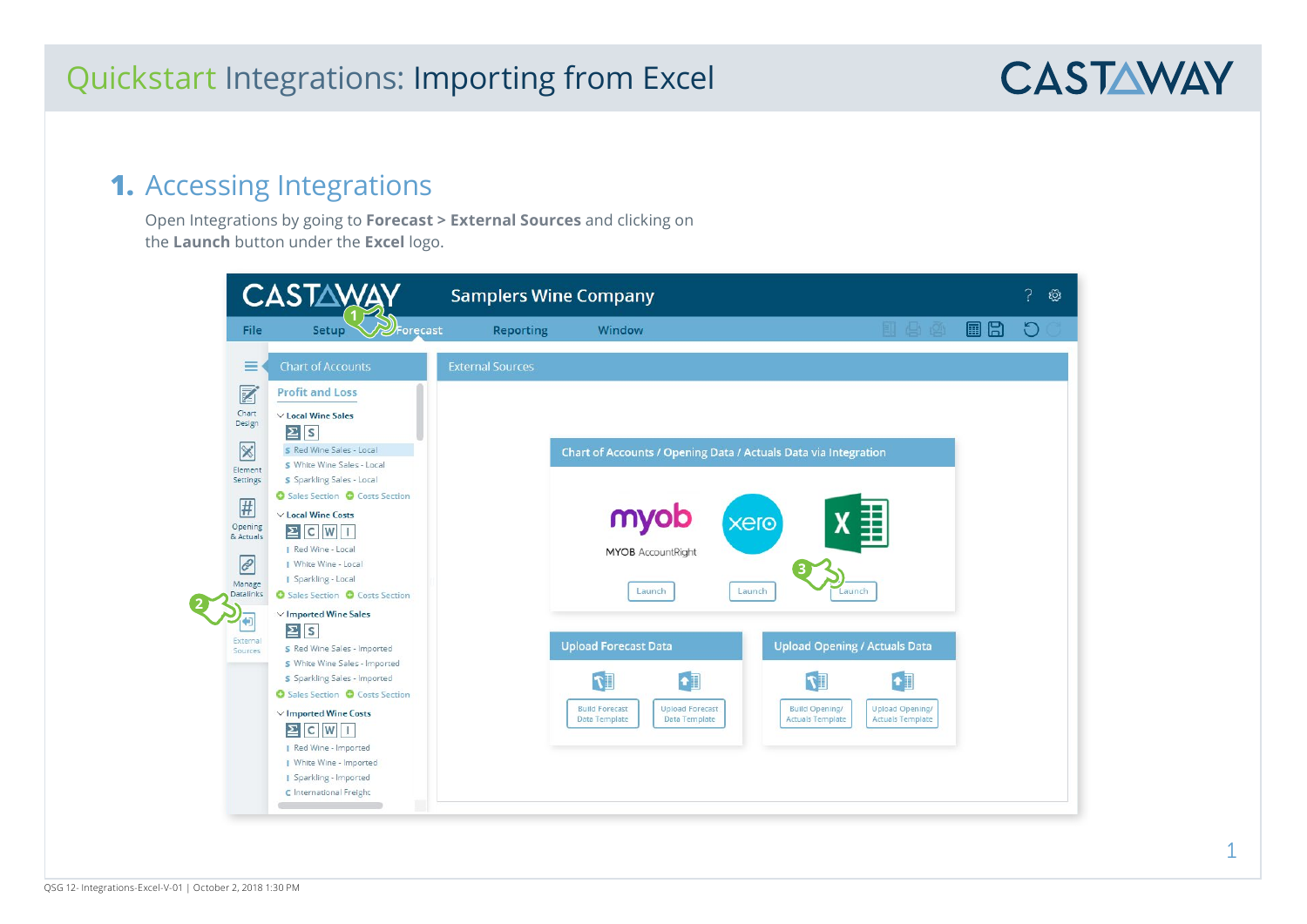# **CASTAWAY**

### **2.** Create or Open a Mapping File

Choose to create a **New Mapping File** or open a previous **Mapping File**.

| External Sources - Excel                                                                                     |
|--------------------------------------------------------------------------------------------------------------|
| Mapping File<br><b>New Mapping File</b><br><b>Open Mapping File</b>                                          |
| <b>Tip:</b> We recommend saving the <b>Mapping File</b> in the same<br>folder location as the Castaway file. |

## **3.** Select the Excel Integration file

You need to use an Excel import template to bring in data from Excel. To create one :

- **1.** Click on **Build Excel Template** and save it. The template will open up in **Excel**
- **2.** Add the values based on the instructions sheet in the template and save the file
- **3.** In **Castaway**, click on **Refresh/validate Excel data** to update the saved changes in the screen
- **4.** Click **Load File Data** to start the Excel integration process

|                           | <b>CASTAWAY</b>                               |                |                                                                             |                              |                                 |                     | <b>Samplers Wine Company</b>    |                |                |   |                                                        |                            |                       |             | ශ |
|---------------------------|-----------------------------------------------|----------------|-----------------------------------------------------------------------------|------------------------------|---------------------------------|---------------------|---------------------------------|----------------|----------------|---|--------------------------------------------------------|----------------------------|-----------------------|-------------|---|
| File                      | Setup                                         | Forecast       |                                                                             |                              | <b>Reporting</b>                |                     | Window                          |                |                |   |                                                        | 11 台 20                    | 圖<br>Ħ                |             |   |
| ≡                         | <b>Chart of Accounts</b>                      |                |                                                                             |                              | <b>External Sources - Excel</b> |                     |                                 |                |                |   |                                                        |                            |                       |             |   |
| Z                         | <b>Profit and Loss</b>                        |                |                                                                             |                              |                                 |                     |                                 |                |                |   |                                                        |                            |                       |             |   |
| Chart                     | $\vee$ Local Wine Sales                       |                |                                                                             | <b>Mapping File</b>          |                                 |                     |                                 |                |                |   |                                                        |                            |                       |             |   |
| Design                    | $\Sigma$ s                                    |                | <b>Open Mapping File</b><br><b>New Mapping File</b><br>egrations Excel File |                              |                                 |                     |                                 |                |                |   |                                                        |                            |                       |             |   |
| $\overline{\mathbb{X}}$   | S Red Wine Sales - Local                      | $\overline{1}$ |                                                                             |                              |                                 |                     |                                 |                |                |   |                                                        |                            |                       |             |   |
|                           | S White Wine Sales - Local                    |                |                                                                             |                              |                                 |                     |                                 |                |                |   |                                                        |                            |                       |             |   |
| Element<br>Settings       | S Sparkling Sales - Local                     |                |                                                                             | <b>Build Excel Template</b>  |                                 |                     | <b>Select Excel File</b>        |                |                |   | File Path WMacWomeWDocuments\Castaway\Excel Import.xls |                            |                       |             |   |
|                           | <b>O</b> Sales Section <b>O</b> Costs Section |                |                                                                             | $\overline{A}$               | B                               | $\mathsf{C}$        | D                               | E              | F              | G | H                                                      | J                          | K                     |             |   |
| #                         | $\vee$ Local Wine Costs                       |                | $\mathbf{1}$                                                                | Val                          | <b>Type</b>                     | <b>Account Name</b> |                                 | Jun-16 Jul-16  |                |   |                                                        |                            |                       |             |   |
| <b>Opening</b><br>Actuals | $\sum$ C W I                                  |                | $\overline{2}$                                                              | $\sqrt{ }$                   | Income                          |                     | <b>Red Wine Sales - Local</b>   | 3000           | 3000           |   |                                                        |                            |                       |             |   |
|                           | I Red Wine - Local                            |                | $\overline{\mathbf{3}}$                                                     | $\sqrt{ }$                   | Income                          |                     | Red Wine Sales - Local          | 20             | 20             |   |                                                        |                            |                       |             |   |
| $\mathcal{C}$             | I White Wine - Local                          |                | $\overline{a}$                                                              | $\mathbf{v}$                 | Income                          |                     | Red Wine Sales - Local          | 14             | 14             |   |                                                        |                            |                       |             |   |
|                           | Sparkling - Local                             |                | 5                                                                           | $\mathbf{v}$                 | Income                          |                     | White Wine Sales - Local        | 2500           | 2500           |   |                                                        |                            |                       |             |   |
| Manage                    |                                               |                | 6                                                                           | $\mathbf{v}$                 | Income                          |                     | White Wine Sales - Local        | 18             | 18             |   |                                                        |                            |                       |             |   |
| latalinks                 | <b>O</b> Sales Section <b>O</b> Costs Section |                | $\overline{7}$                                                              | $\mathbf{v}$                 | Income                          |                     | <b>White Wine Sales - Local</b> | 14             | 14             |   |                                                        |                            |                       |             |   |
|                           | $\vee$ Imported Wine Sales                    |                | $\mathbf{s}$                                                                | $\sqrt{ }$                   | Income                          |                     | Sparkling Sales - Local         | 1300           | 1300           |   |                                                        |                            |                       |             |   |
| Ð                         | $\mathbf{E}$ s                                |                | 9                                                                           | $\sqrt{ }$                   | Income                          |                     | <b>Sparkling Sales - Local</b>  | 10             | 10             |   |                                                        |                            |                       |             |   |
| External                  |                                               |                | 10                                                                          | $\mathbf{v}$                 | Income                          |                     | <b>Sparkling Sales - Local</b>  | 14             | 14             |   |                                                        |                            |                       |             |   |
| <b>Sources</b>            | S Red Wine Sales - Imported                   |                | 11                                                                          | $\sqrt{ }$                   | Income                          |                     | Red Wine - Local                | $\overline{5}$ | $\overline{5}$ |   |                                                        |                            |                       |             |   |
|                           | S White Wine Sales - Imported                 |                | 12                                                                          | $\sqrt{ }$                   | Income                          |                     | Red Wine - Local                | 60             | 60             |   |                                                        |                            |                       |             |   |
|                           | S Sparkling Sales - Imported                  |                | 13                                                                          | $\sqrt{ }$                   | Income                          |                     | White Wine - Local              | $\overline{7}$ | $\overline{7}$ |   |                                                        |                            |                       |             |   |
|                           | <b>O</b> Sales Section <b>O</b> Costs Section |                | 14                                                                          | $\mathbf{v}$                 | Income                          |                     | White Wine - Local              | 10000 10000    |                |   |                                                        |                            |                       |             |   |
|                           | $\vee$ Imported Wine Costs                    |                | 15                                                                          | $\mathbf{v}$                 | Income                          |                     | Sparkling - Local               | 2.5            | 2.5            |   |                                                        |                            |                       |             |   |
|                           | $\Sigma$ C W I                                |                | 16                                                                          | $\mathbf{v}$                 | Income                          |                     | Sparkling - Local               | 4800           | 4800           |   |                                                        |                            |                       |             |   |
|                           |                                               |                | 17                                                                          | v                            | Income                          |                     | Red Wine Sales - Imported       | 2500           | 2500           |   |                                                        |                            |                       |             |   |
|                           | I Red Wine - Imported                         |                | 18<br>$ 4 $ 4                                                               | $\sqrt{ }$<br>I Il Data load | Income                          |                     | Red Wine Sales - Imported       | 35             | 35             |   |                                                        |                            |                       |             |   |
|                           | I White Wine - Imported                       | з              |                                                                             |                              |                                 |                     |                                 |                |                |   |                                                        |                            |                       |             |   |
|                           | I Sparkling - Imported                        |                |                                                                             |                              | Refresh/Validate Excel Data     |                     |                                 |                |                |   |                                                        | Castaway Mapping file.pxim | <b>Load File Data</b> | <b>Back</b> |   |
|                           | C International Freight                       |                |                                                                             |                              |                                 |                     |                                 |                |                |   |                                                        |                            |                       |             |   |
|                           |                                               |                |                                                                             |                              |                                 |                     |                                 |                |                |   |                                                        |                            |                       |             |   |



**Tip:** The data needs to have a valid green tick to load the file data.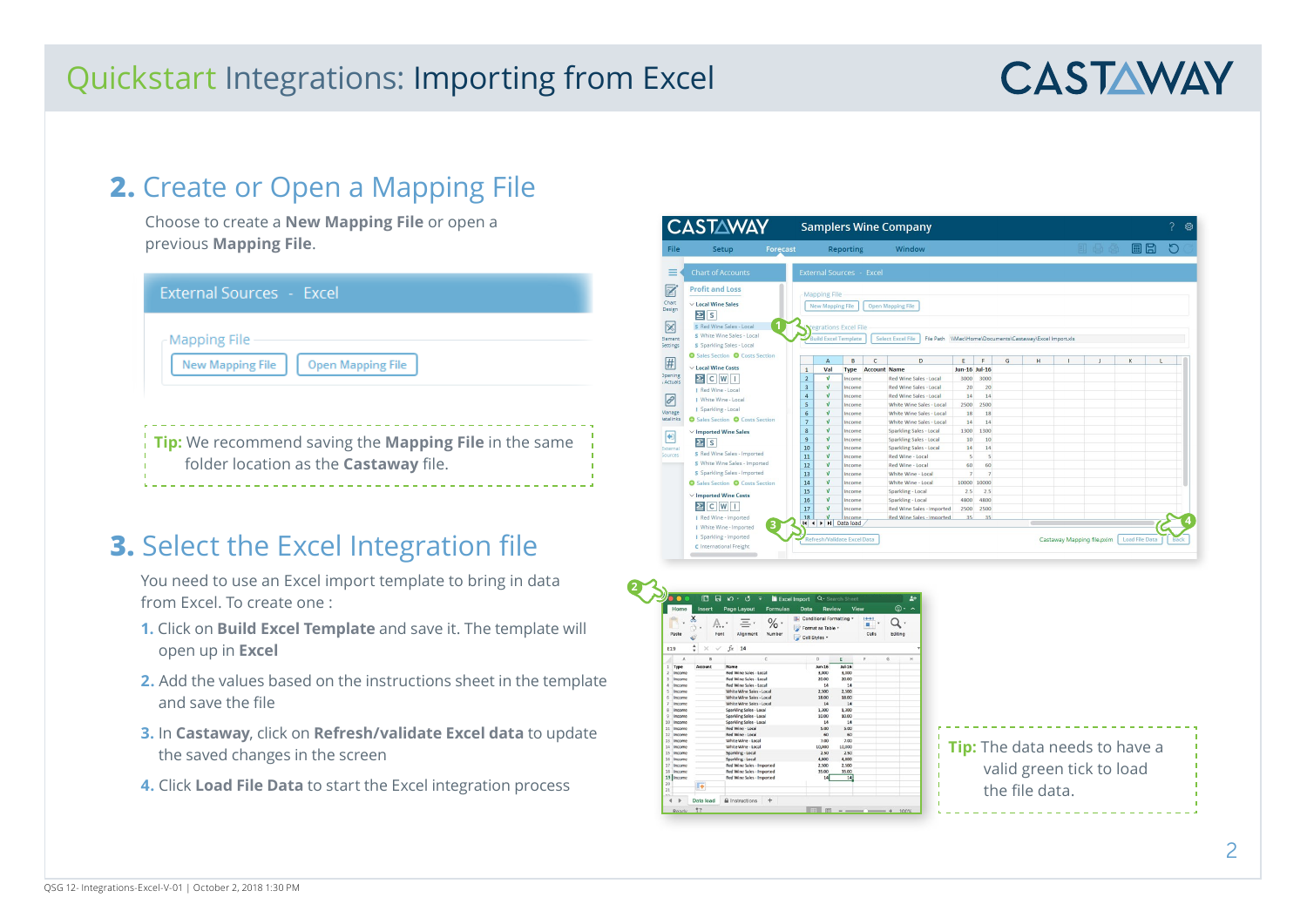